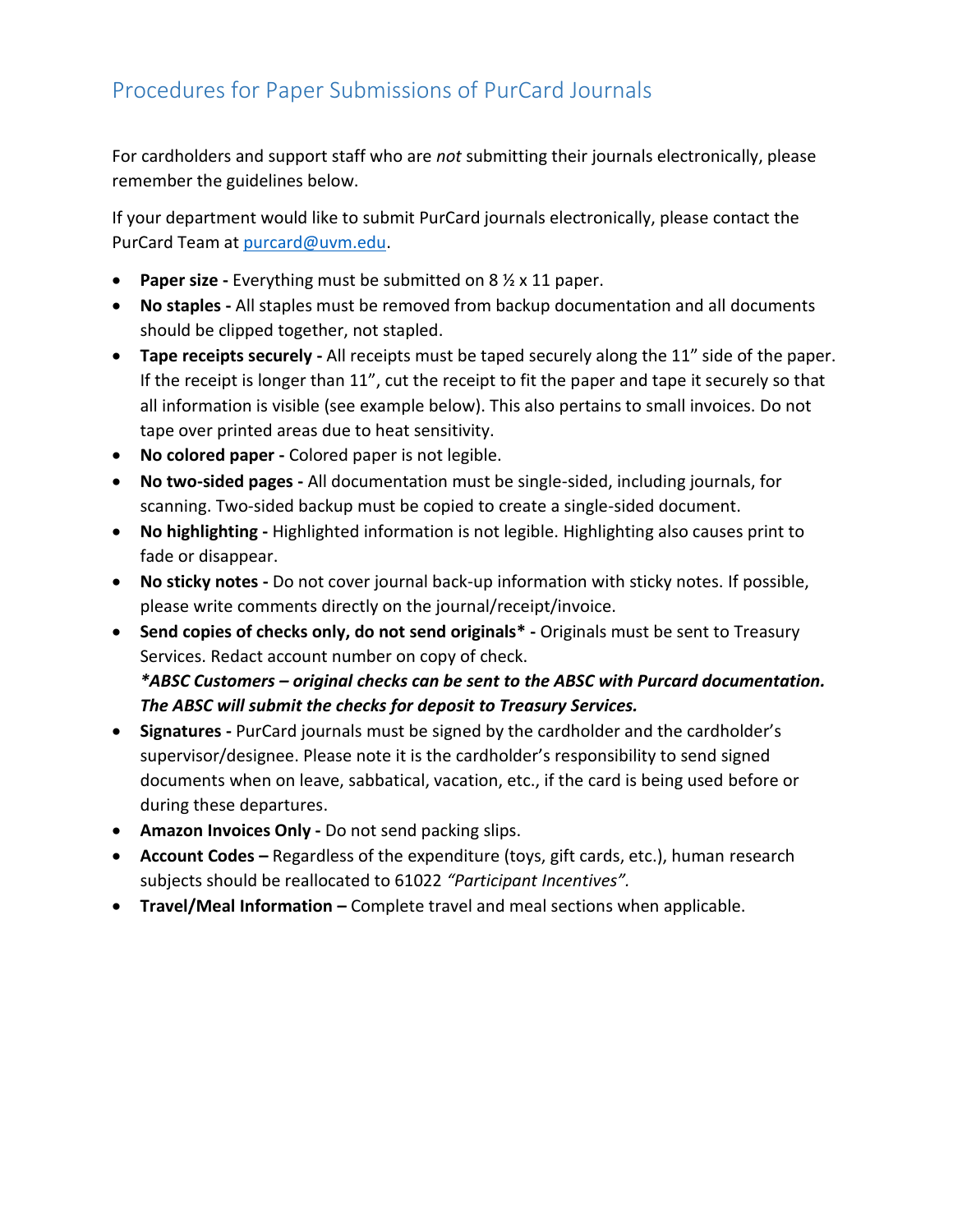$\bar{z}$ 

ł,

 $\hat{\boldsymbol{\theta}}$ 

 $\mathcal{A}^{\mathcal{A}}$ 

 $\mathbf{s}$ 

|                     | Item $$1.00$                          |                  |
|---------------------|---------------------------------------|------------------|
|                     | Item\$1.00                            |                  |
| T<br>A<br>P<br>E    | Item\$1.00                            | T<br>A<br>P<br>E |
|                     | Item $$1.00$                          |                  |
|                     | Item $$1.00$                          |                  |
|                     | Item $$1.00$                          |                  |
|                     | $Item \dots \dots \dots \dots \$1.00$ |                  |
|                     | $Item \dots 1.00$                     |                  |
| G<br>$\overline{O}$ | Item $$1.00$                          | G<br>O<br>Е      |
|                     | Item\$1.00                            |                  |
|                     | Item $$1.00$                          |                  |
| E                   | Item $$1.00$                          |                  |
| S                   | Item\$1.00                            | S                |
| Н<br>E<br>R         | Item\$1.00                            | Η<br>F.<br>R     |
|                     | Item $$1.00$                          |                  |
|                     | Item $$1.00$                          |                  |
|                     | $Item \dots \dots \dots \dots \$1.00$ |                  |
| Е                   | Item $$1.00$                          | E                |
|                     |                                       |                  |
|                     | TOTAL\$61.00                          |                  |
|                     |                                       |                  |
|                     |                                       |                  |
|                     |                                       |                  |

 $\label{eq:2} \frac{1}{2} \int_{\mathbb{R}^3} \left| \frac{d\mu}{d\mu} \right|^2 \, d\mu = \frac{1}{2} \int_{\mathbb{R}^3} \left| \frac{d\mu}{d\mu} \right|^2 \, d\mu$ 

 $\frac{1}{\sqrt{2}}$ 

 $\hat{\mathcal{S}}$